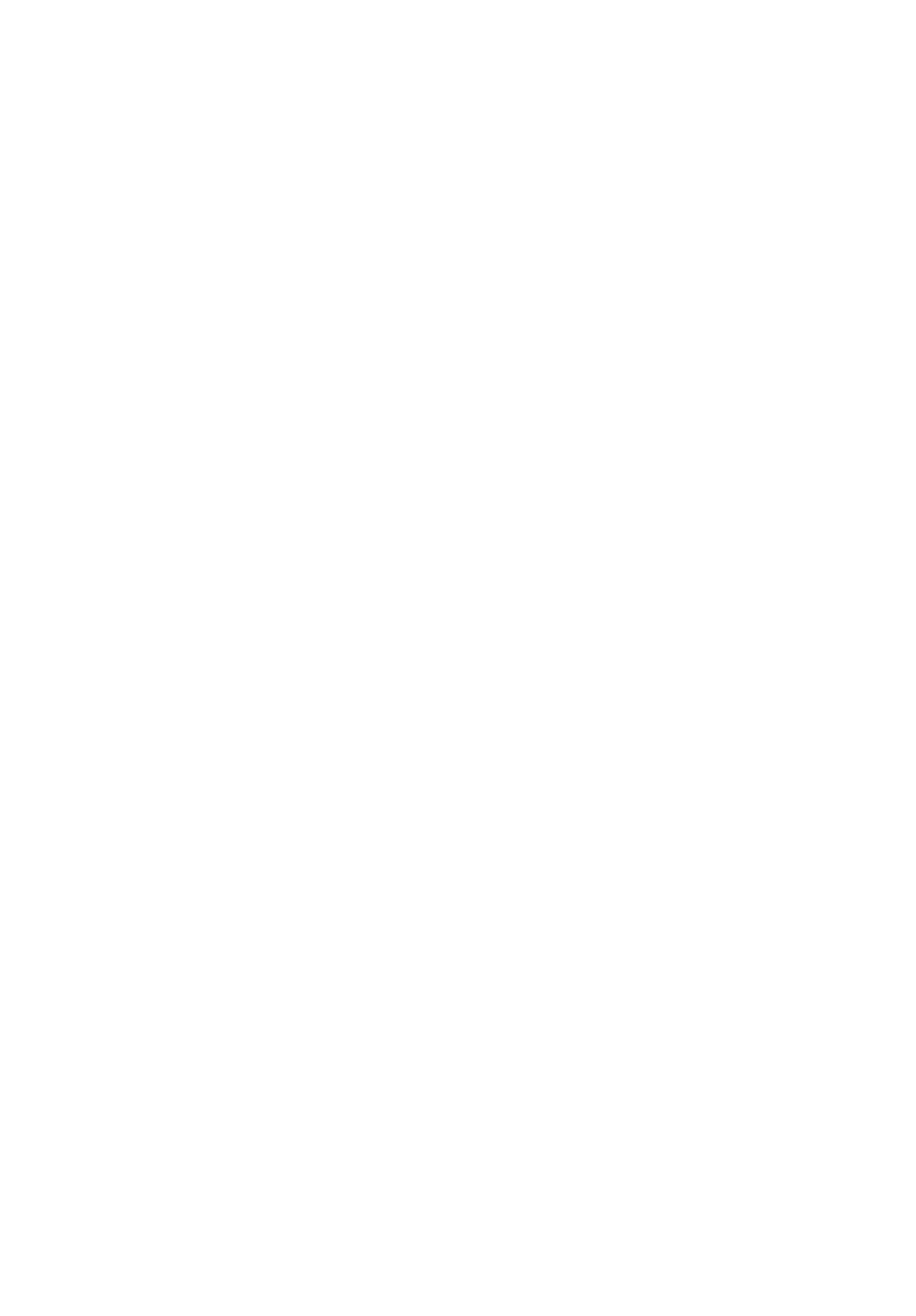# 1. Assessing the Role of Digital Libraries of Squeezes in Epigraphic Studies. Digitization, visualization, and metadata

*Eleni Bozia\**

**Keywords:** Squeezes, Online Libraries, 3D Visualizations, Contextuality

#### **1.1. Description**

This panel discussed issues and research questions regarding the use and efficiency of digital libraries of squeezes of inscriptions structure of online libraries, nature of the metadata, 3D digitization, and visualization methods. The panel that consisted of epigraphists, digital epigraphists, and computer engineers engaged in a dialogue, addressing the above issues from different perspectives.

Digital libraries of squeezes have become an integral part in epigraphic studies and research. Whether it is the issue of collecting data for more efficient use, increasing their accessibility, or simply digitally preserving them, digital libraries are a new scholarly medium. Such projects confront the challenge of having to determine the types of data that should be included—traditional information, digital metadata, formats and tools for articulating all the specificities of the metadata—as well as decide whether the type of the project should predetermine the ontology of the data.

The aforementioned primary issue begs also the question of the need for interoperability of e-libraries in an attempt to combine, contrast, and comparatively appraise and study the artifacts themselves and their metadata. Thus far several projects, including but not limited to the EAGLE consortium, the Center for Epigraphical and Palaeographical Studies, the Aleshire Collection at the University of California, Berkeley, and the US Epigraphy Project among others feature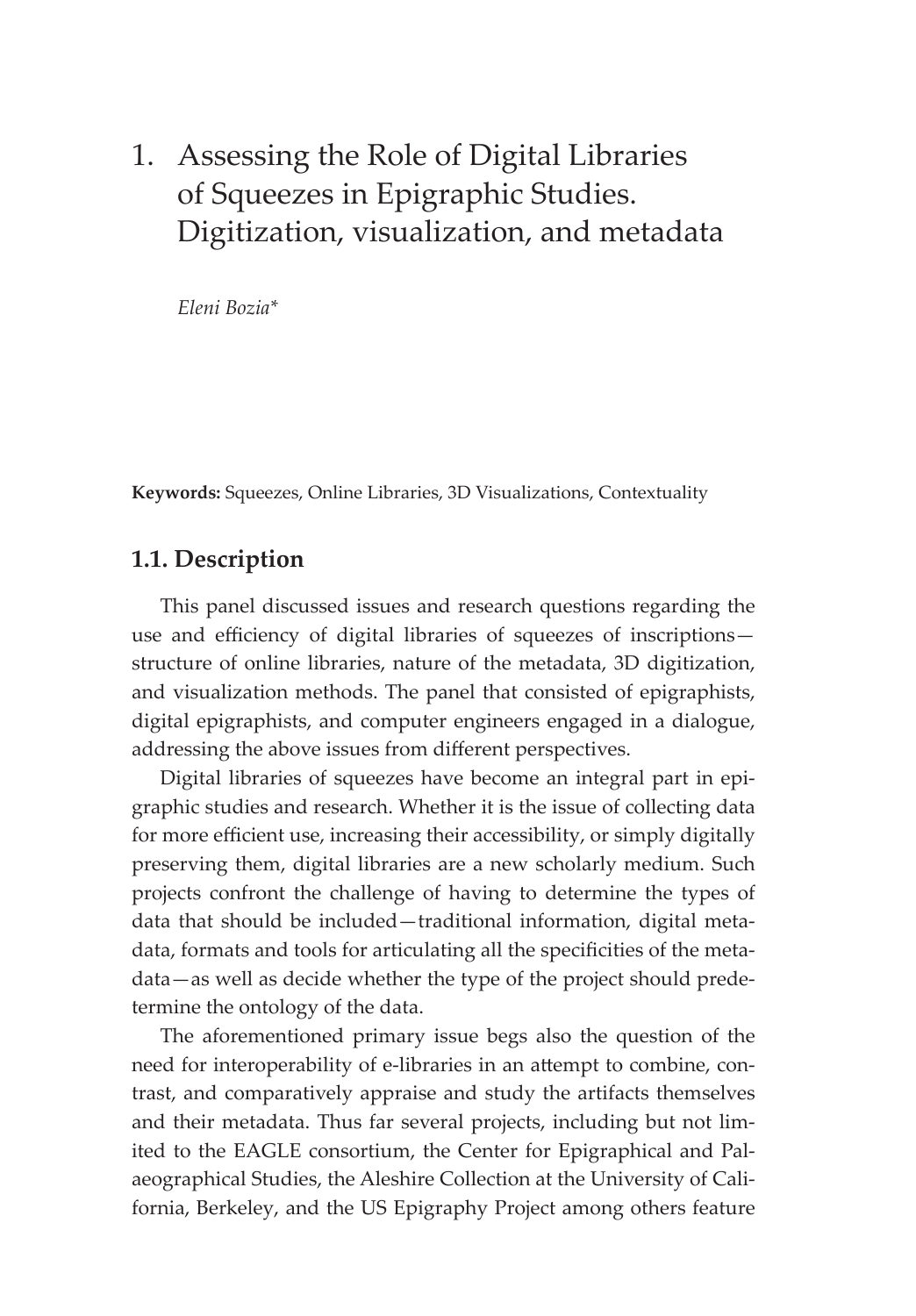digital libraries of squeezes; however, how should one proceed about perusing them? Issues that need to be addressed include: whether their use would be facilitated by means of homogeneity of the libraries, or whether the variegated nature of the material could potentially increase the number of users and the amount of information that is available.

However, one should consider the limitations of e-libraries that focus solely on squeezes. When discussing the nature of the digital libraries' content and the implication that the metadata may have in the interpretation of a squeeze, we need to consider its contextuality whether the absence of the inscription bearer from a squeeze's record may prove reductive with regards to the holistic approach to the text. However, notwithstanding that high-resolution digitization of squeezes opens the possibilities for enhanced study on a level that until now could not be achieved, techniques that focus solely on the digitization of the squeezes usually fail to deal with the inscription bearer. Furthermore, there are other types of data—geo-spatial, prosopographic, linguistic—that would not only enhance our understanding of any one particular squeeze, but also contribute to our overall apprehension of classical, archeological, and epigraphic studies. This panel discussed how the digital records of squeezes could be augmented to encapsulate their contextual information.

Questions that were addressed:

- 1. How to preserve the traditional nature of the data—specificity, terminology—while retaining the possibility of keyword search?
- 2. Have we started thinking/searching/researching differently. Is it the database that determines the type of research that one conducts?
- 3. Do we create authenticity via our digitization selections? In turn does this mean that we validate?
- 4. How can computer scientists and humanists communicate to find a common point of reference between creating efficient algorithms and databases while retaining the nature of epigraphic and archaeological studies?
- 5. TEI has created a common form of expression and advanced the homogeneity of data. Could we proceed with a similar trajectory for other forms of data?
- 6. Would such a scenario also resolve the issue of contextuality. One database need not be an artifact's concordance, but interlinked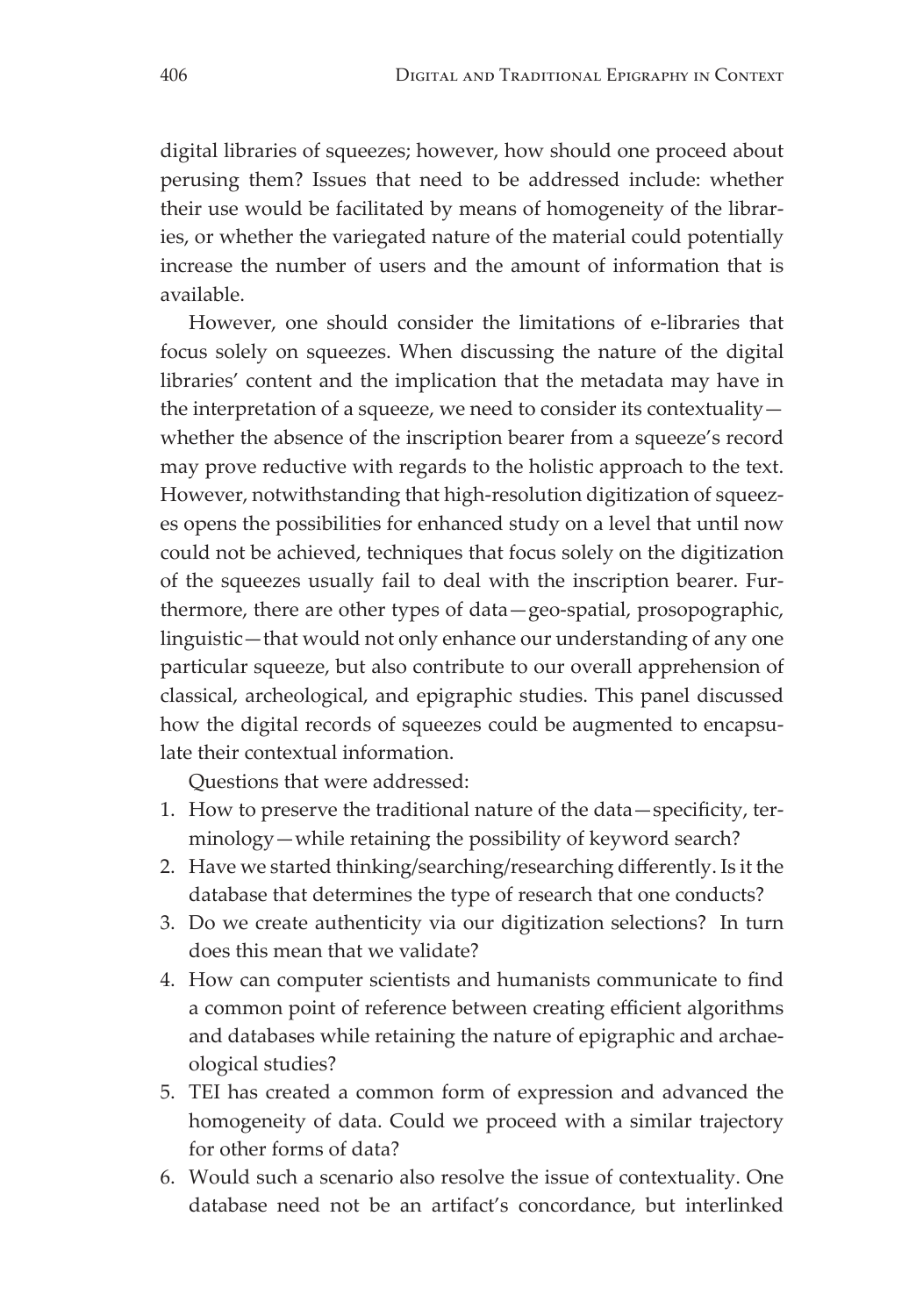databases could preserve their individuality while advancing search possibilities?

- 7. What are other aspects of the artifact (inscription bearer etc.) that could enhance the record of the squeeze?
- 8. What kind of information would produce a more holistic record for the squeezes.

Eleni Bozia gave a brief introduction to the history of online databases of squeezes. She presented the type of data and metadata that they favor and proceeded to furnish the problems that surface when research groups do not opt for interlinked databases or structure the metadata according to the tools available, rather than according to the research needs and the nature of the database. Prof. Bozia also argued in favor of flexibility of databases and projects with the intent to consider the needs of each database rather than favor an existing ontological structure that restricts the content, and contextuality of the database, thus limiting its effectiveness. Adeline Levivier presented the collaboration between Université Lyon 2, UMR HiSoMA & Ecole française d'Athènes and the Digital Epigraphy and Archaeology Project at the University of Florida. The project invoves the digitization of approximately 9000 squeezes in 3D as well as the creation of an online library with metadata of the collection. The squeezes date from Archaic Greek period to the Roman Imperial era and originate from Delos, Thasos, Delphi, and Asia Minor. The group pursues dematerialization for long-term preservation, remote consultation of data, standardization for interoperability with other resources related to cultural heritage and digital epigraphy, and creation of a new resource for research: a big data corpus to be queried by advanced systems. Issues of selection were brought forward—how do research groups make choices as well as the usability of 3D models of squeezes that give the option of advanced visual manipulations and automatic measurements. The major matter in question that the group intends to address in this project is the need to create a database that fits the researcher's needs instead of merely reusing existing expertise and ontology.

Manuel Sánchez and Jose Pablo Suárez-Rivero advanced the discussion by presenting options for the enhancement of the digital libraries of squeezes. They presented their project titled Epigraphia 3D in which they perform 3D digitization of the entire artifact/inscription bearer. This admittedly provides a more holistic record of the squeeze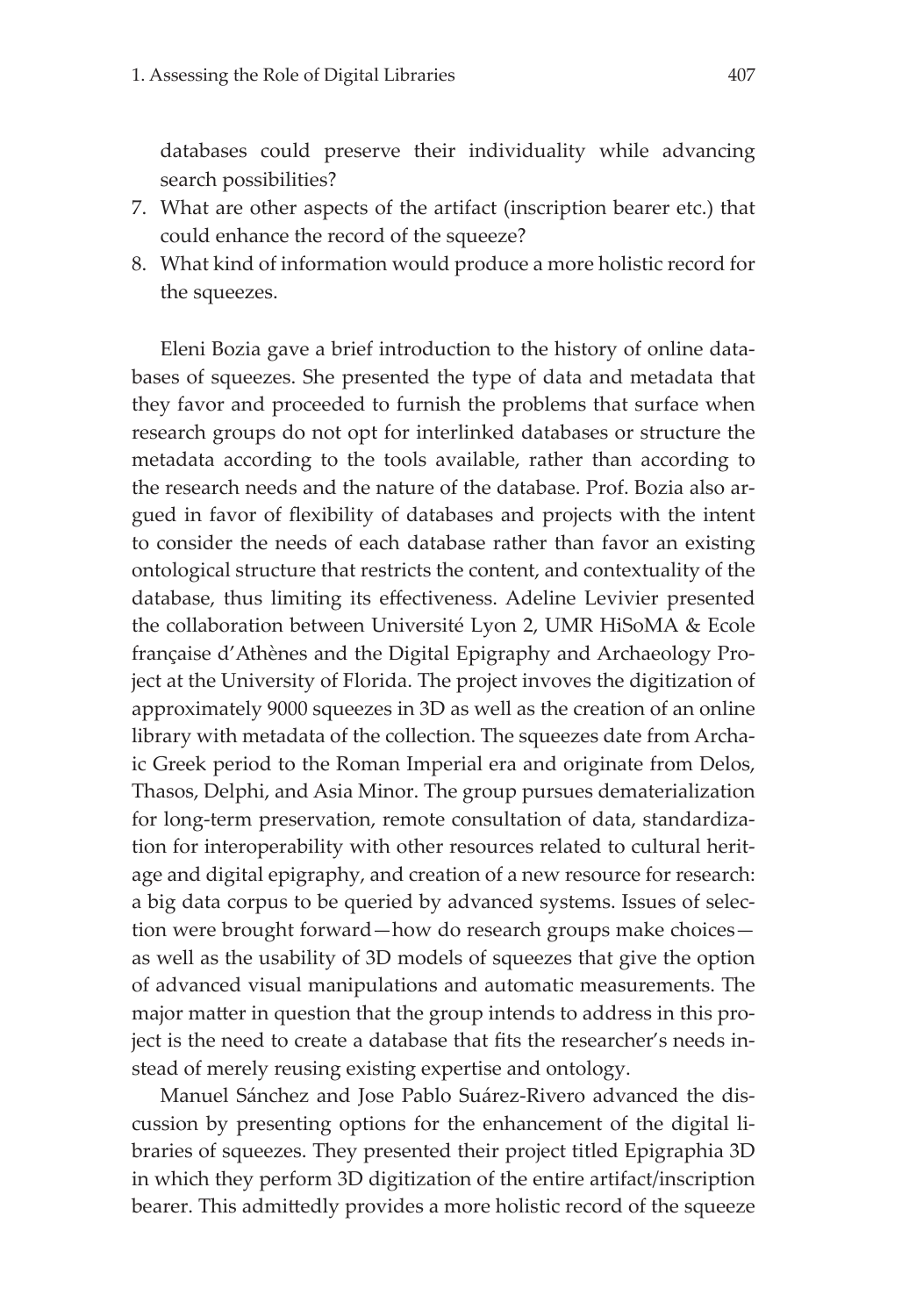and a context for the inscription itself. Profs. Sánchez and Suárez-Rivero presented their methodology that employs photogrammetry, their results, and their online database with the artifacts. An issue that was brought forward is how one can combine within the same project a detailed 3D digitization of the letters of the inscription/squeeze as well as a large-scale artifact/inscription bearer. The advantages, however, of a more complete record of the artifact and the squeeze became apparent.

Finally, Angelos Barmpoutis concluded the panel with a discussion on the Digital Epigraphy Project and its metadata perspective, arguing in favor of a collected record as well as the flexibility to incorporate fields and metadata particularities as needed in its case. He discussed the need to treat both the physical squeeze as well as the digital artifact as objects that require metadata. He presented the sandbox upon which the Digital Epigraphy project functions with regards to the addition of metadata information. Prof. Barmpoutis also discussed the significance of considering every user's unique perspective should one wishes to increase the usability and importance of their research database.

In conclusion, the panel discussed theoretical issues that derive from the exigency to communicate and consider the advancements of technology alongside the needs of traditional research and presented current projects, databases, and actual case scenaria that deal with such issues. The intent of this multifarious cohort of scholars was to emphasize the importance of transdisciplinary collaboration and the pivotal role of the individual researcher/user. The panel considered ways to utilize traditional knowledge with the advantageous flexibility of digital tools that will ultimately not only facilitate, but also ultimately enhance epigraphic studies.

#### **1.2. Panelists**

**Michèle Brunet** *Université Lyon 2, UMR HiSoMA & Ecole française d'Athènes Email: [Michele.Brunet@univ-lyon2.fr](mailto:Michele.Brunet%40univ-lyon2.fr?subject=)* Prof. Brunet has been the Chair of Greek and Latin Epigraphy at the Université Louis Lumière Lyon 2 since 2006. She has been a member of l'École Normale Supérieure de Paris (1979-1984) and l'École française d'Athènes (1984-1988). **Adeline Levivier** *Université Lyon 2, UMR HiSoMA & Ecole française d'Athènes Email: adeline.levivier@gmail.com* Adeline is a doctoral candidate in l'École française d'Athènes - Université Lyon 2. She works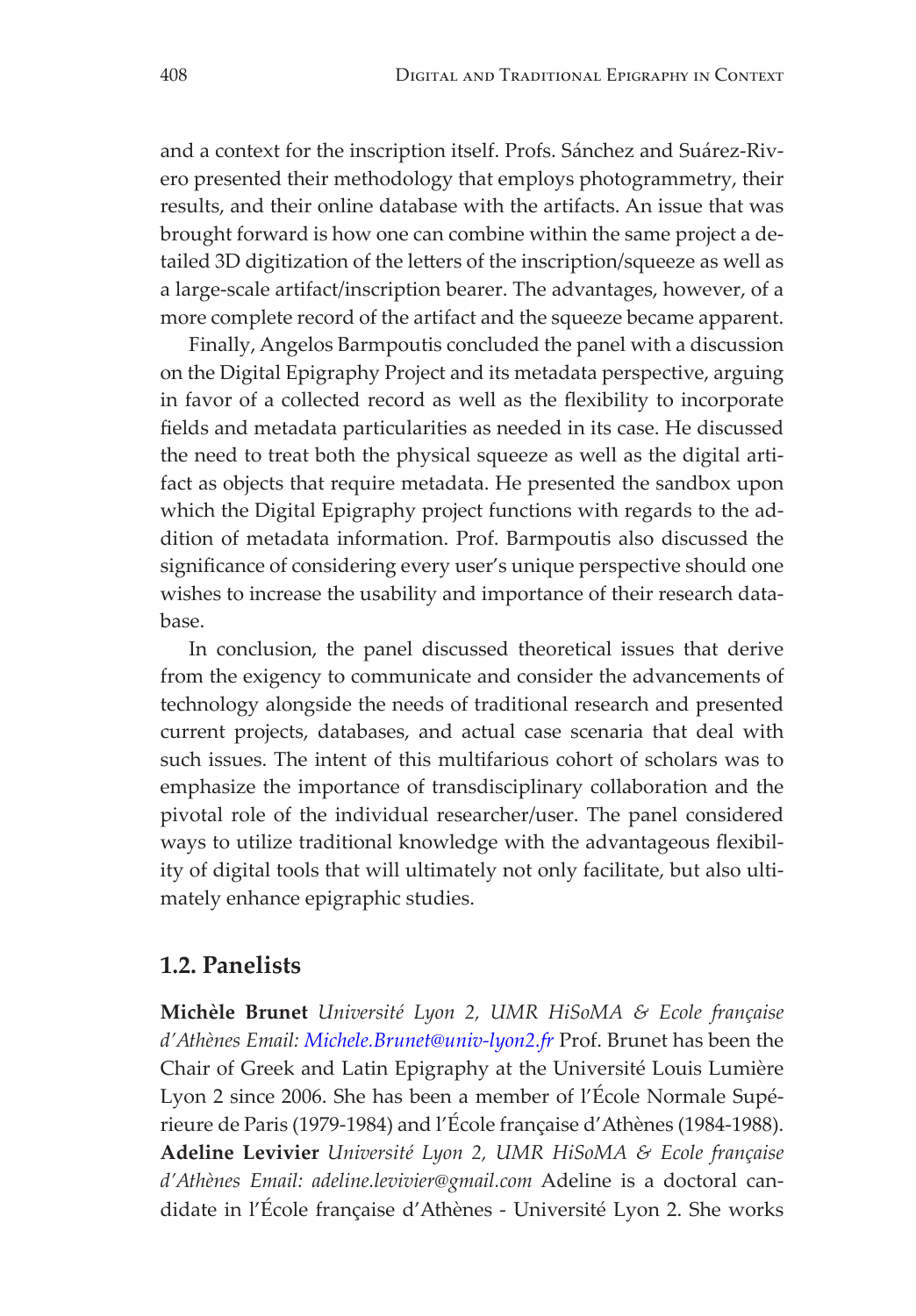on the digitization of squeezes. She collaborated on the project ANR E-pigramme (Épigraphie et Muséographie - Édition numérique et valorisation de la Collection des inscriptions grecques du Musée du Louvre). She is currently the program manager of the project E-stampages (Numérisation et diffusion web en 3D des collections de l'UMR 5189 HiSoMA et de l'Ecole française d'Athènes).

**Manuel Ramírez Sánchez** *Universidad de Las Palmas de Gran Canaria Email: [manuel.ramirez@ulpgc.es](mailto:manuel.ramirez%40ulpgc.es?subject=)* Prof. Sánchez is a Professor of Historiographic Sciences and Techniques at the Department of Historical Sciences. He works on the 3D digitization and advanced visualizations of inscriptions and has published extensively in the area of inscriptions from Ancient Hispania.

**Jose-Pablo Suárez-Rivero** *Universidad de Las Palmas de Gran Canaria Email: [Josepablo.suarez@ulpgc.es](mailto:Josepablo.suarez%40ulpgc.es?subject=)* Prof. Suárez-Rivero is the Director of Política Informática at the Cartography and Graphic Engineering Department. He has a Ph.D. in Applied Mathematics and works on mesh generation, algorithms and data structures, and computational geometry.

**Angelos Barmpoutis** *University of Florida Email: [angelos@digitalworlds.](mailto:angelos%40digitalworlds.ufl.edu?subject=) [ufl.edu](mailto:angelos%40digitalworlds.ufl.edu?subject=)* Prof. Barmpoutis is an Associate Professor in the On-line Institute and the Digital Worlds Institute at the University if Florida. He is also the coordinator of research and technology at the Institute and affilitate faculty at the Computer Science and Engineering Department. His research focuses on interdisciplinary applications of computer science to the service of broad areas of learning and training.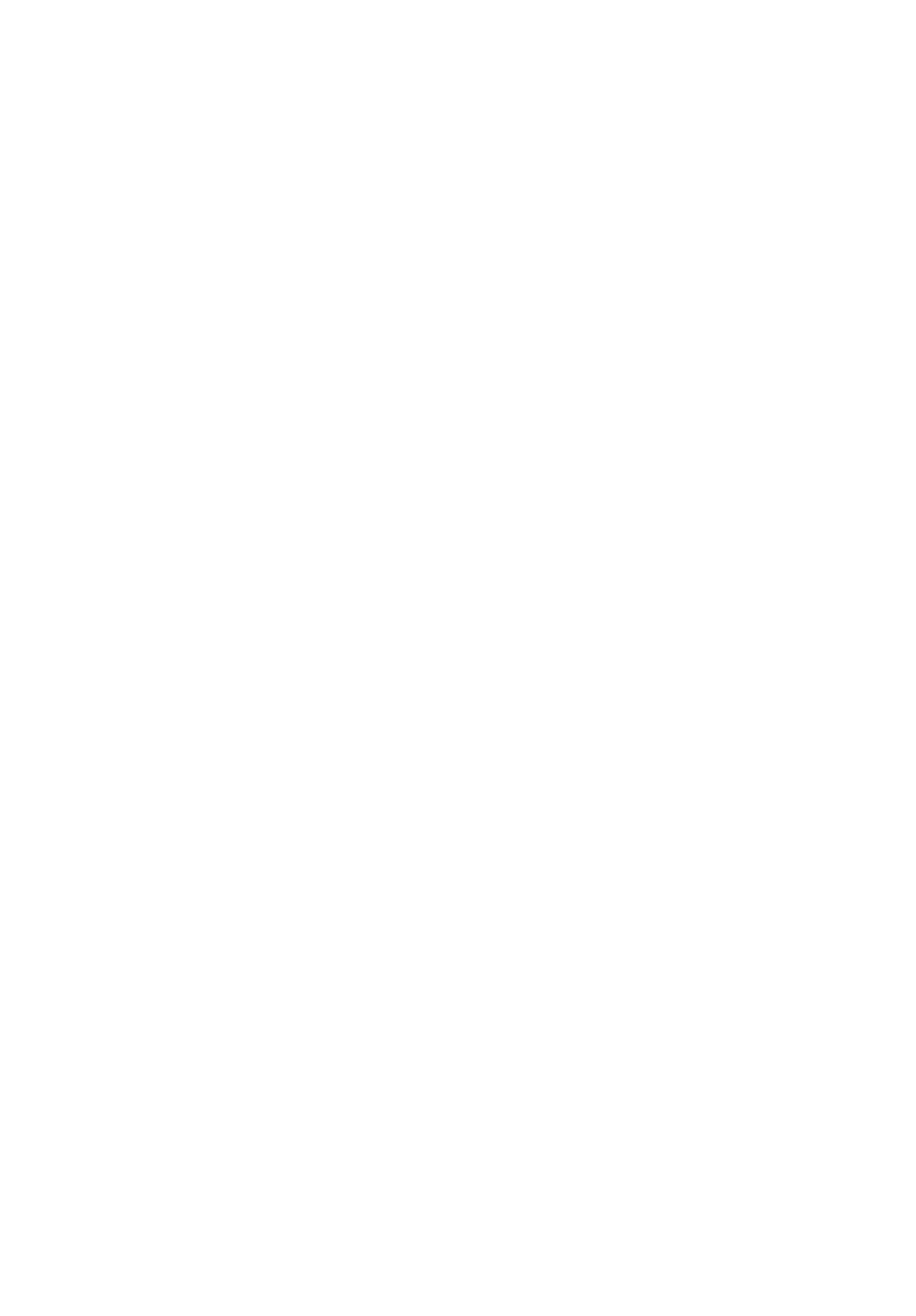# 2. EAGLE Featured Panel

*Vittore Casarosa\**

**Keywords:** epigraphic database, 3D epigraphy, storytelling, virtual epigraphic exhibitions, mobile application, image recognition

### **2.1. Description\***

The EAGLE project is really a multidisciplinary project, which can be looked at from three different perspectives, each one with many different facets.

- The epigraphy dimension, (inscriptions, transcriptions, critical editions, translations, historical context, geographical context, materials)
- The technology dimension (data model, data aggregation, search engine, 3D representations, disambiguation, image recognition)
- The application dimension (mobile application, storytelling, virtual reality, epigraphy in schools)

In this panel, we will touch on some of those facets, focussing more on the ones that are not going to be presented during the conference. Our aim is to stimulate some discussion and exchange of ideas, to try and understand what we have missed, what could have been done better, and what you (the audience) see as the strong points of EAGLE.

**<sup>\*</sup>** CNR, Istituto di Scienza e Tecnologie dell'Informazione "A. Faedo", Pisa. Email: [casarosa@isti.cnr.it](mailto:casarosa@isti.cnr.it)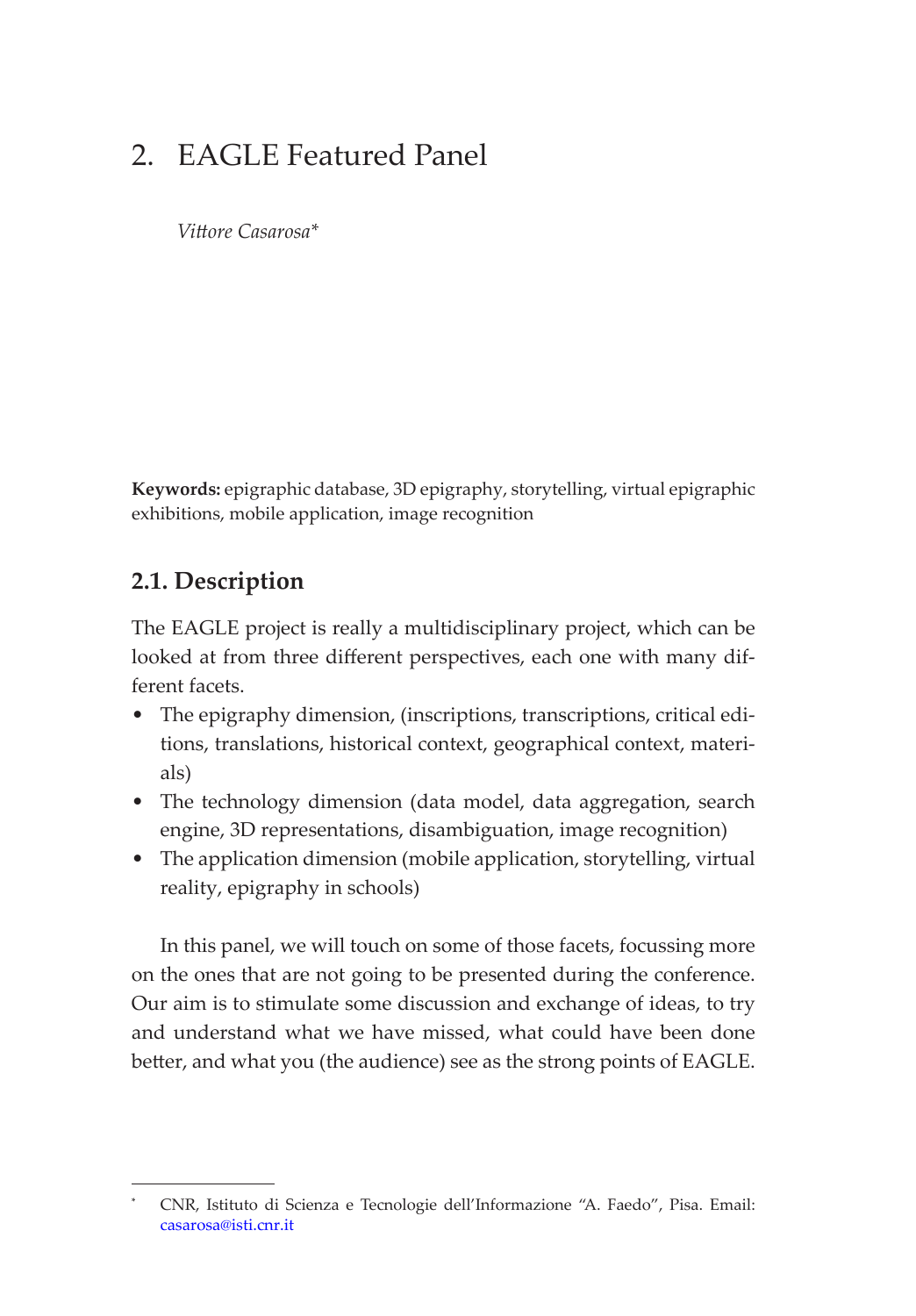#### **2.2. Panelists**

**Anita Rocco** *University of Padova and IDEA (International Digital Epigraphy Association), Email: [anitarocco74@gmail.com](mailto:anitarocco74@gmail.com).* Anita Rocco is an archaeologist and an epigraphist specialised in late antique and early Christian studies, with a Licentiate degree at Pontificio Istituto di Archeologia Cristiana and a PhD in Post Classical and Early Medieval Culture. After a period at the University of Bari as a Research Fellow, she is currently Adjunct Professor of Christian Archeology at the University of Padova . She has participated in several archaeological excavations in Apulia and in Rome and has gained solid experience in digital epigraphy working, since graduation, at the Epigraphic Database Bari as compiler, editor and administrator. In the epigraphic field, she studies the executive technique of the inscriptions from catacombs of Rome and deals with the close interconnection between epigraphical and archaeological data.

**Valentina Vassallo** *Science and Technology in Archaeology Research Center (STARC) of the Cyprus Institute*, Email: [v.vassallo@cyi.ac.cy.](mailto:v.vassallo@cyi.ac.cy) Valentina Vassallo is a Research Assistant STARC, in the field of Digital Libraries. She is also a PhD candidate in Classical Archaeology at Lund University (Sweden) and in Science and Technology in Cultural Heritage at The Cyprus Institute (Cyprus). Her interest is the definition of a knowledge communication framework for data management and communication process of digital cultural heritage assets through new ways of reasoning with information technologies and metadata.

**Andrea Mannocci** *Knowledge Media Institute (KMI)* of the Open University of Milton Keynes, UK, Email: [andrea.mannocci@isti.cnr.it.](mailto:andrea.mannocci@isti.cnr.it) Andrea Mannocci holds a PhD in Ingegneria dell'informazione (Information Engineering) from the University of Pisa, a BSc and an MSc in Computer Science Engineering from the University of Pisa and a MSc in Telematic Engineering from the University of Carlos III of Madrid. Andrea Mannocci is presently a Research Associate at KMI, as a member of the Data Science Group, working on machine learning applied to scholarly big data and research analytics. Previously he has worked as a Research Assistant at ISTI-CNR in Pisa, focusing on the design and development of data infrastructures and data engineering solutions in support of research communities.

**Francesco Mambrini**, *Deutsches Archäologisches Institut (Berlin) and the Humboldt Chair for Digital Humanities at the University of Leipzig, Email:*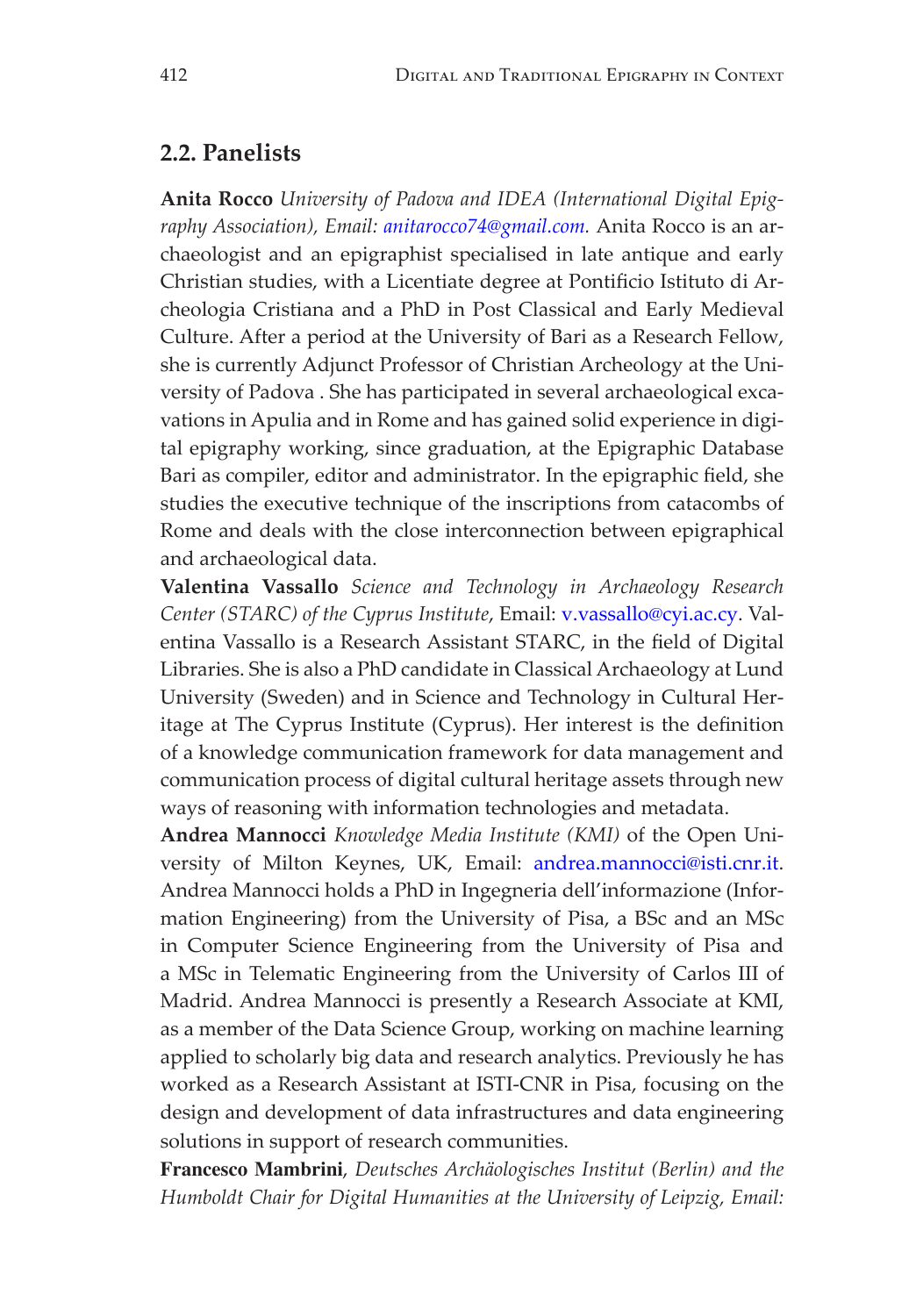*[f.mambrini@gmail.com](mailto:f.mambrini@gmail.com)*. Francesco Mambrini obtained his PhD in Classical Philology at the University of Trento (Italy) and EHESS (Paris) and is presently a Research Assistant at DAI. His main research interest lies in computational tools and methods for the study of the Ancient Greek language and literature. He has cooperated with a number of leading digital projects for the ancient languages, including the Ancient Greek and Latin Dependency Treebank and the Index Thomisticus Treebank. He is one of the founders of the bi-annual conference "Corpus-based Research in the Humanities".

**Giuseppe Amato** *Institute for Science and Technology of Information of the Italian National Research Council (ISTI-CNR), Email: [giuseppe.amato@isti.](mailto:giuseppe.amato@isti.cnr.it) [cnr.it](mailto:giuseppe.amato@isti.cnr.it).* Giuseppe Amato graduated in Computer Science at the University of Pisa, Italy, in 1992 and was awarded a PhD in Computer Science at the University of Dortmund, Germany, in 2002. Since 1994 he is a member of the research staff at ISTI-CNR in Pisa, working in the area of Multimedia Information Systems. He is the leader of the Multimedia Information Retrieval research group of the Networked Multimedia Information Systems laboratory at ISTI-CNR. His main research interests are content-based retrieval of multimedia documents, access methods for similarity search of multimedia documents, smart camera networks.

**Pietro Liuzzo** *Hiob Ludolf Centre of Ethiopian Studies at University of Hamburg, Email: [pietro.liuzzo@gmail.com](mailto:pietro.liuzzo@gmail.com)*. Pietro Liuzzo holds a PhD in Ancient History from the University of Bologna and presently is the technical lead of the project Beta maṣāḥǝft: Manuscripts of Ethiopia and Eritrea (Schriftkultur des christlichen Äthiopiens: eine multimediale Forschungsumgebung). He was previously associated with the University of Heidelberg, where he participated in the EAGLE project. He is also a counsellor of the International Association for Digital Epigraphy.

**Luca Giberti** *director, producer, and cinematographer. Email: [lucagiberti@](mailto:lucagiberti%40qedproductions.co.uk?subject=) [qedproductions.co.uk](mailto:lucagiberti%40qedproductions.co.uk?subject=)*. After graduating in Physics at Genoa University and at Oxford University, he apprenticed under Abbas Kiarostami and Marco Bellocchio. His theatre shows have been performed in many venues worldwide – including the Piccolo in Milan, the Oxford Playhouse, the Teatro Stabile in Genoa, the Edinburgh Fringe. He has won prizes as a director, as a screenwriter, as a cinematographer, as a video artist, including accolades from the Italian Academy of Arts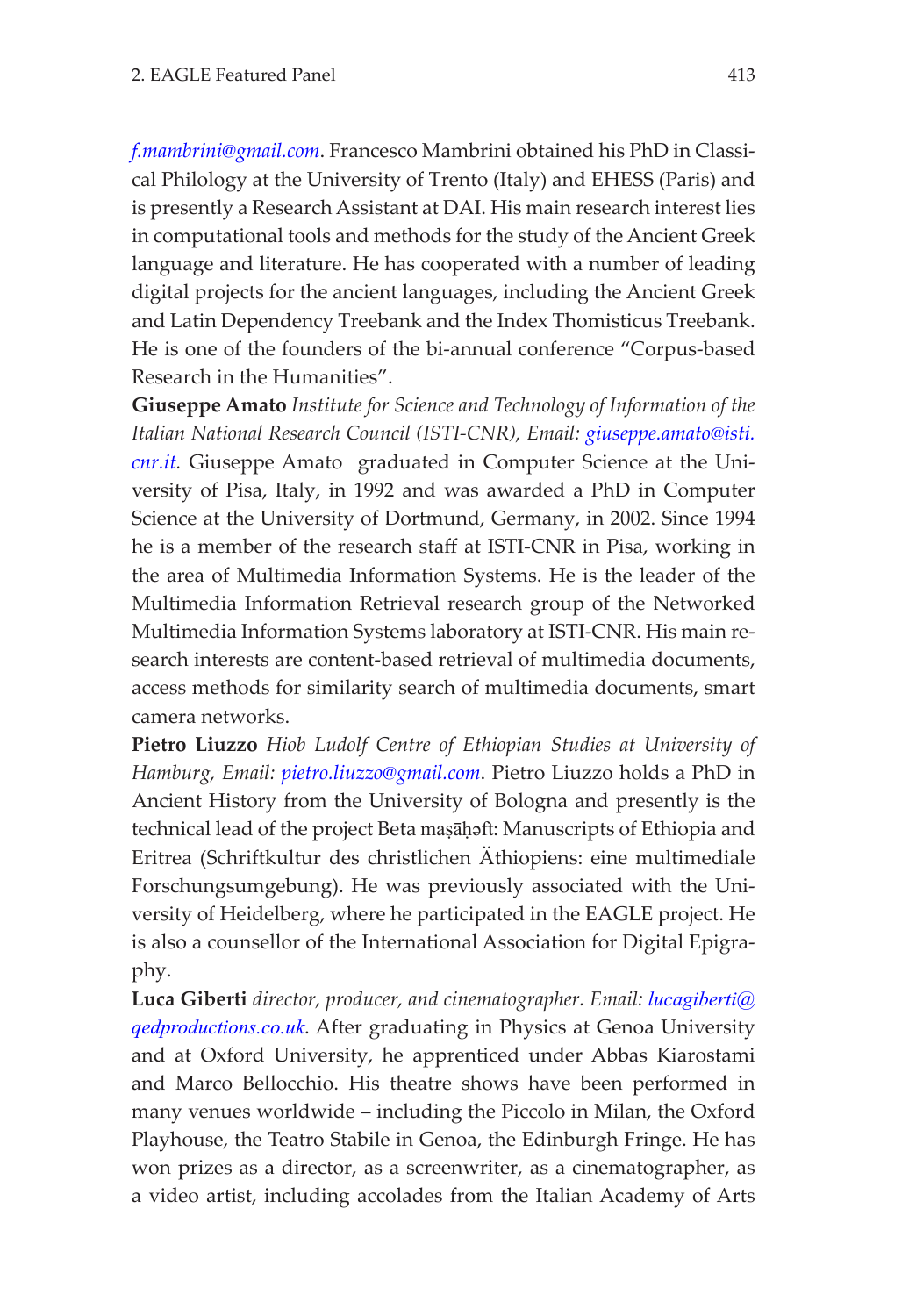in Rome (Accademia Nazionale di San Luca) and from several film festivals (Berlinale Talents, Venice Biennale Cinema, et al.). For two years he was also full-time producer-director for the Italian Council for the Physics of Matter (INFM), responsible for the media output in its entirety – comprising short documentaries and promos for the public understanding of science. He has lectured on directing at Sapienza - University of Rome, at Middlebury College (Vermont, USA), and at the Film Academy Of Performing Arts (FAMU) in Prague.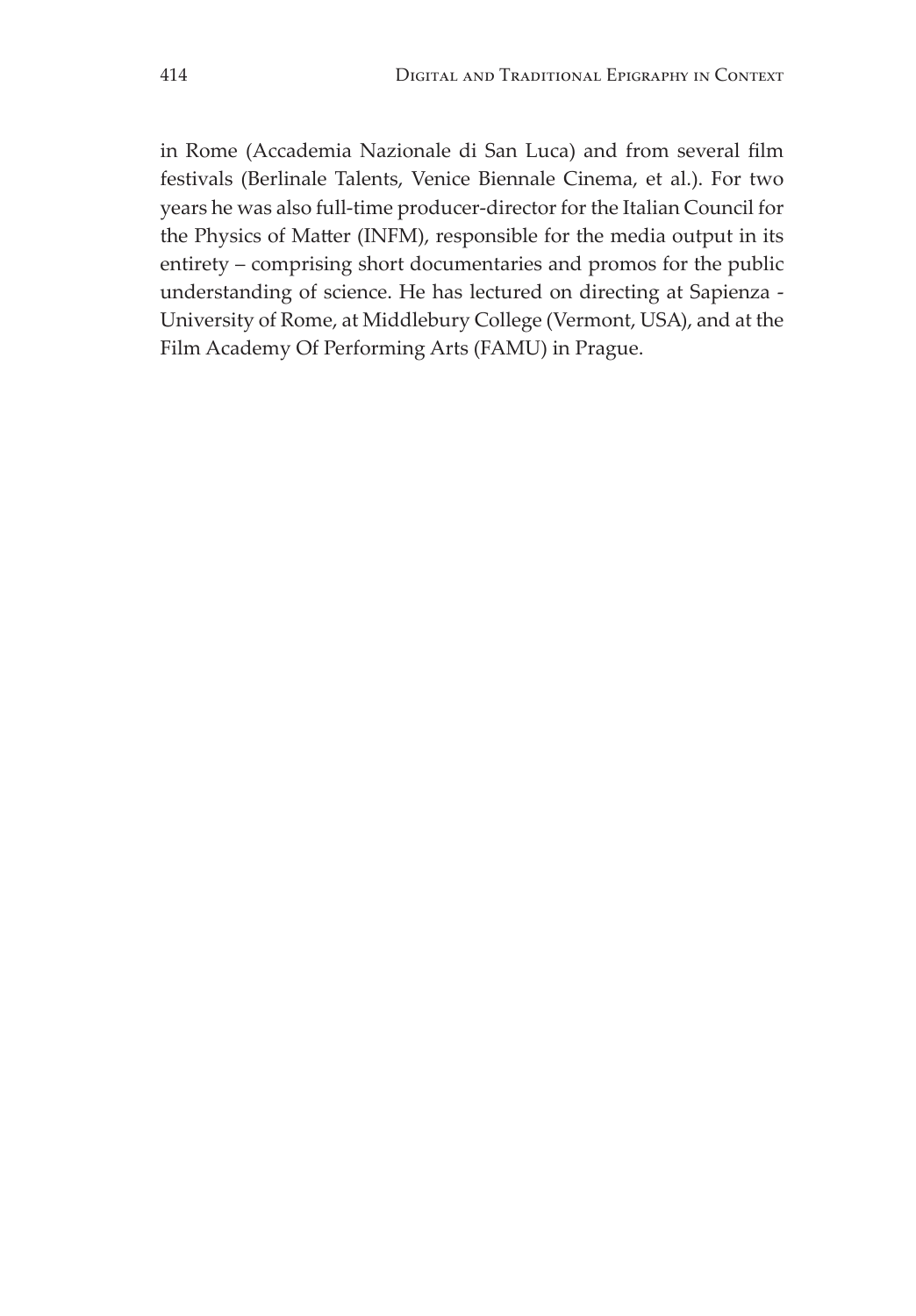# 3. Epigraphic Echoes in Epigrams

*Marion Lamé\**

**Keywords:** interoperability between editions, epigram, traditional and digital epigraphy, cross-disciplinary studies of inscriptions

### **3.1. Description**<sup>1</sup>

For several years, the Memorata Poetis project (PRIN 2010/11) aims at studying the intertextual relationships between literary and epigraphic epigrams in several languages (Ancient Greek, Latin, Italian, Arabic and English). In order to identify some patterns that echo across space, time, culture and languages, one of the main activity consists in manually identifying Themes & Motifs within the corpus of poems. Such Themes & Motifs are organized, for now, as a hierarchical index of metadata that are associated with the text of the poem only. However, part of this corpus is composed of epigraphic primary sources. This means that such epigrams were set up in a deliberate context of communication and that part of their message is based on linguistic and non linguistic elements of their contextual, textual and writing systems. Some examples are iconographic programs and relationships with other poems, type of verses, inscriptions, themes and motifs (ex. AE, 1967, 85; De Hoz 2014, No 355; Banti, No 5 and 51). In this panel, participants would like to discuss convergences and divergences between textual editing that tends to follow philological methods, and document editing, that focuses on the unicity of the materiality of the carrier (Pierazzo 2015) and that appears more adapted to epigraphic edition. Both types of edi-

**<sup>\*</sup>** Centre Camille Jullian, MMSH, CNRS, France. Email: [mlame@mmsh.univ-aix.fr](mailto:%20mlame%40mmsh.univ-aix.fr?subject=).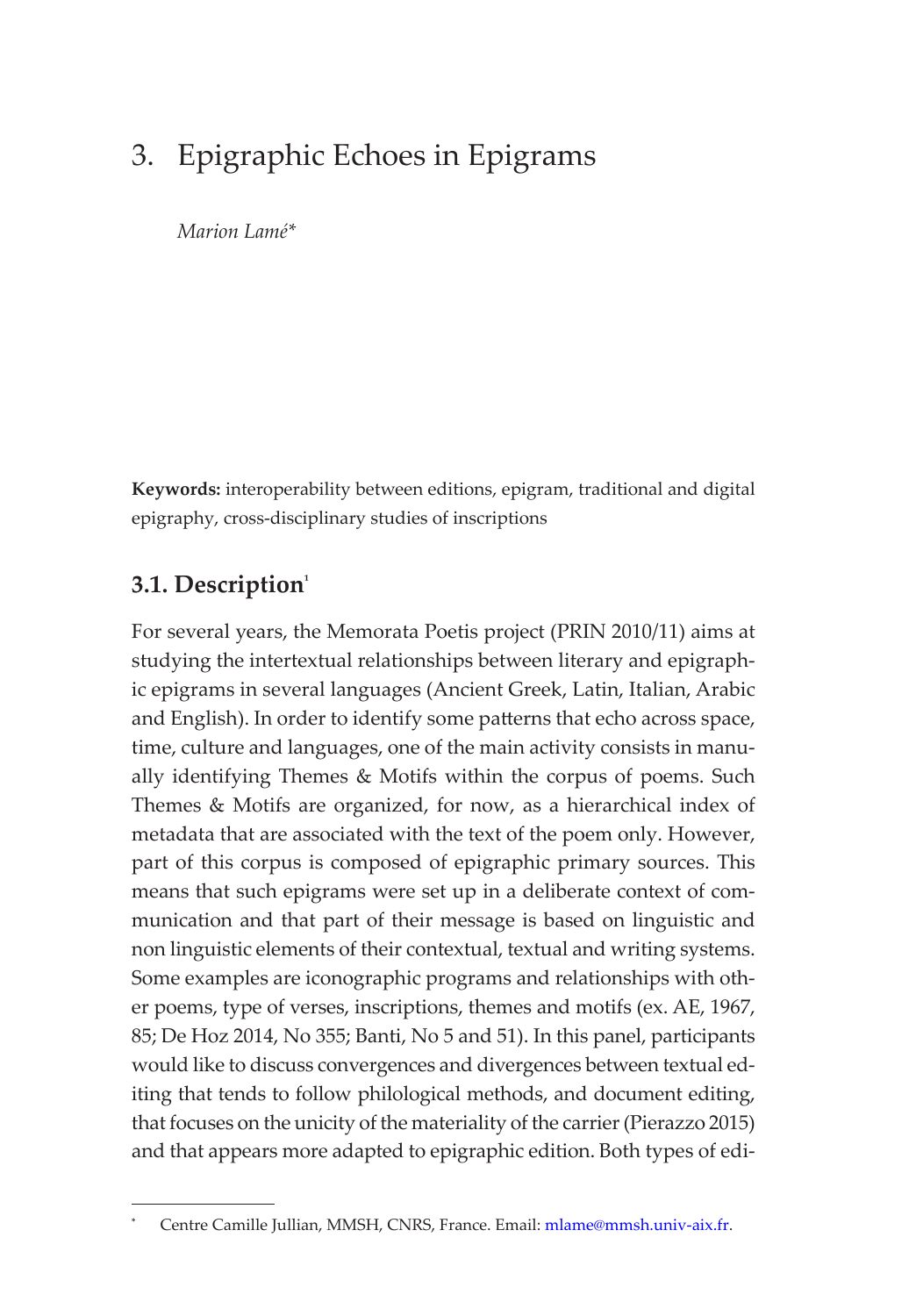tion would facilitate cross-disciplinary studies of epigraphic epigrams. Panelists will focus on how connecting both types of edition thanks to digital technologies, i.e. integrating digital edition of epigraphic epigrams in the wider context of digital philology on one hand (e.g.: giving access to high quality images thanks to computer graphics tools) and in the one of public history on the other hand (e.g.: crowdsourcing with historical method).<sup>1</sup>

# **3.2. Panelists**

**Marion Lamé** *Centre Camille Jullian, MMSH, CNRS, France Email: [mlame@mmsh.univ-aix.fr](mailto:mlame%40mmsh.univ-aix.fr?subject=)* Collaborates with the Laboratorio di Cultura Digitale of the University of Pisa. She has worked and works on several digital epigraphic projects (IGLouvre, TSS, Memorata Poetis...) and collaborates to collective dissemination of digital practices (EpiDoc). Her researches are dedicated to Digital Epigraphy applied especially to complex epigraphical situation and device (multilingualism, multialphabetism...).

**Paolo Mastrandrea** *University of Venice Email: [mast@unive.it](mailto:mast%40unive.it?subject=)* P. Mastandrea is specialized in Latin Philology. He is the Project Coordinator of important national projects in digital humanities: Memorata Poetis and Musisque Deoque.

**Flavia De Rubeis** *University of Venice. Email: [flavia.derubeis@unive.it](mailto:flavia.derubeis%40unive.it?subject=)* Specialized in Latin Paleography and is in charge of the epigraphic epigrams of the Middle Ages in Memorata Poetis Project.

**Mia Trentin** *University of Venice Email[: trentin.mia@unive.it](mailto:%20trentin.mia%40unive.it?subject=)* Mia Trentin is specialized in Medieval Epigraphy and Latin Palaeography, focusing on medieval ways of communication and expression through the analysis of historical graffiti writing. She collaborates with prof. Flavia De Rubeis for the project Memorata Poetis.

**Massimo Manca** *University of Torino Email: [massimo.manca@unito.it](mailto:massimo.manca%40unito.it%20?subject=)* Researcher specialized in Latin Language and Literature, his interests are Latin literature in Late antiquity, didactics of Ancient Greek and Latin, training of teachers, digital tools for classics.

**Alfredo Morelli** *Università degli Studi di Cassino Email: [alfmorel@uni](mailto:alfmorel%40unicas.it?subject=)[cas.it](mailto:alfmorel%40unicas.it?subject=)* Professor of Latin language and literature at the University

**<sup>1</sup>** The texts of authors are open to discussion on the blog Épigraphie En Réseau: <http://eer.hypotheses.org>.